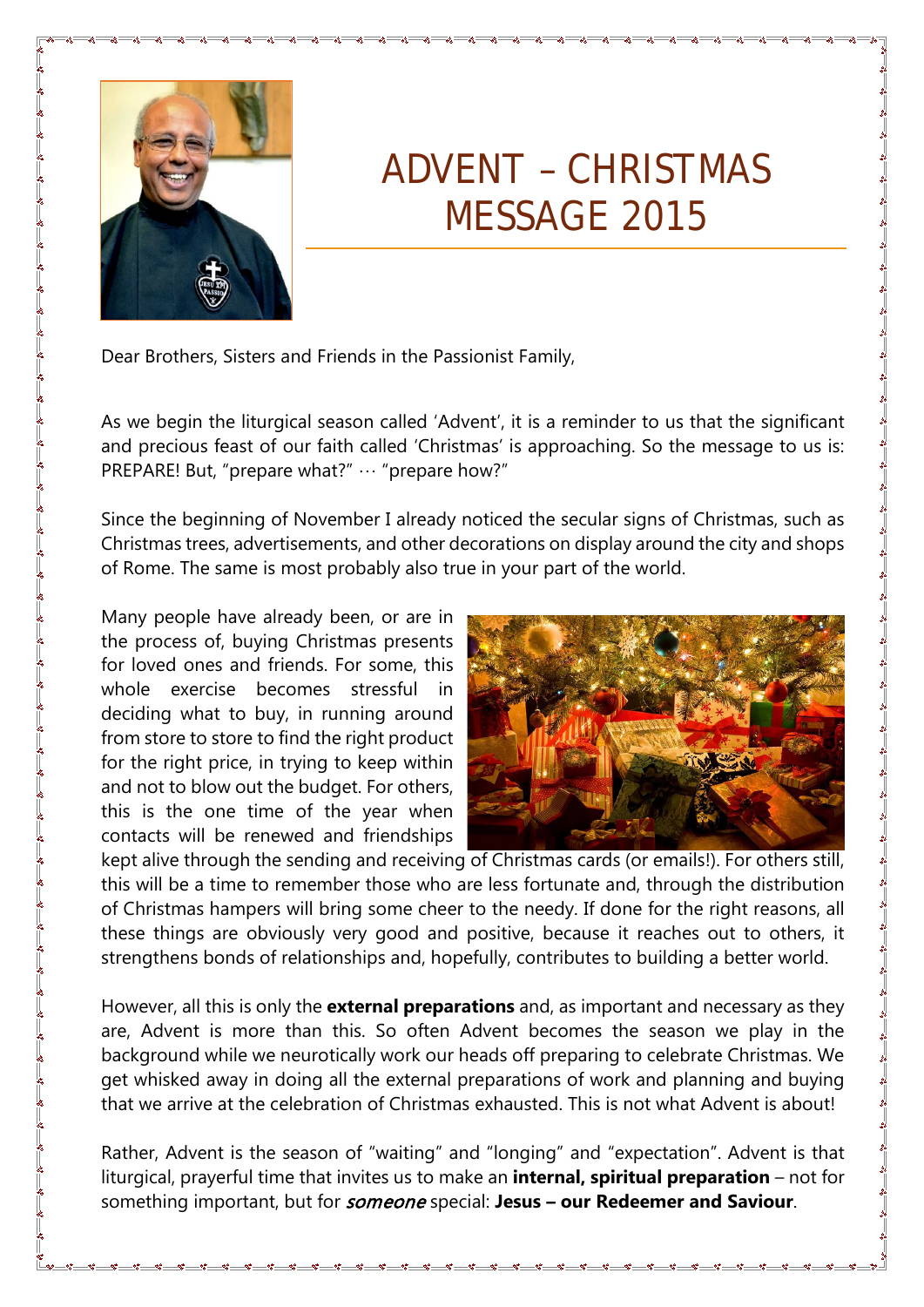I remember one year being asked by a friend what I would like for Christmas, and I replied: "Nothing! Don't worry about buying me anything because I don't really need anything." Of course I knew that she would go ahead and buy me something anyway! But her question drew me inside and got me reflecting because, later on, I was prompted to ask myself the



same question: "What do I really want for Christmas this year?", which, in turn, led me to ask the deeper Advent question: **"What am I yearning for?"** In my reflection on this question I came to understand that my "yearnings" are not really concerned with those external things which are so easily purchased; rather, my "yearnings" are for those deeper, more wholesome gifts of peace, and joy, and mercy, and contentment which only God can give, and which God does give – if we let God in.

The Jewish philosopher, Martin Buber, tells a Hasidic story that touches on the significance of times and seasons for us as human beings, and as Christians:

A Rabbi once asked a group of learned men who were visiting him, "Where is the dwelling place of God?" They simply

laughed at him. "What a question to ask," they said. "Is not the whole world full of God's glory?" Then the Rabbi answered his own question, "God dwells wherever people let Him in."

This is our ultimate purpose: to let God in. When all the world is about "doing", our prime concern as people of faith is about "letting" – letting God in, letting God do.

With all the preparations that you will be making in the lead up to welcoming Christ in a new and fresh way this Christmas, try to make time during these weeks of Advent to reflect on the Advent question: "What are you yearning for?", and commit to make greater room in your life to let God in.

In the midst of our Advent preparation this year, our Holy Father, Francis, has proclaimed an Extraordinary Jubilee of  $$ hearts more boldly and trustingly to let God in. This is an opportunity and moment for **conversion**! Let us accept with joy and not fear.

The angel's message to the terrified shepherds at the birth of Jesus was: "Do not be afraid. Look, I bring you news of **great joy**, a joy to be shared by the whole people $\cdots$  a Saviour has been born to you; he is Christ the Lord." (Lk. 2:10-11). sJesus saves us and loves us with the mercy of God which, for us Passionists, is contemplated in the Passion of Jesus.